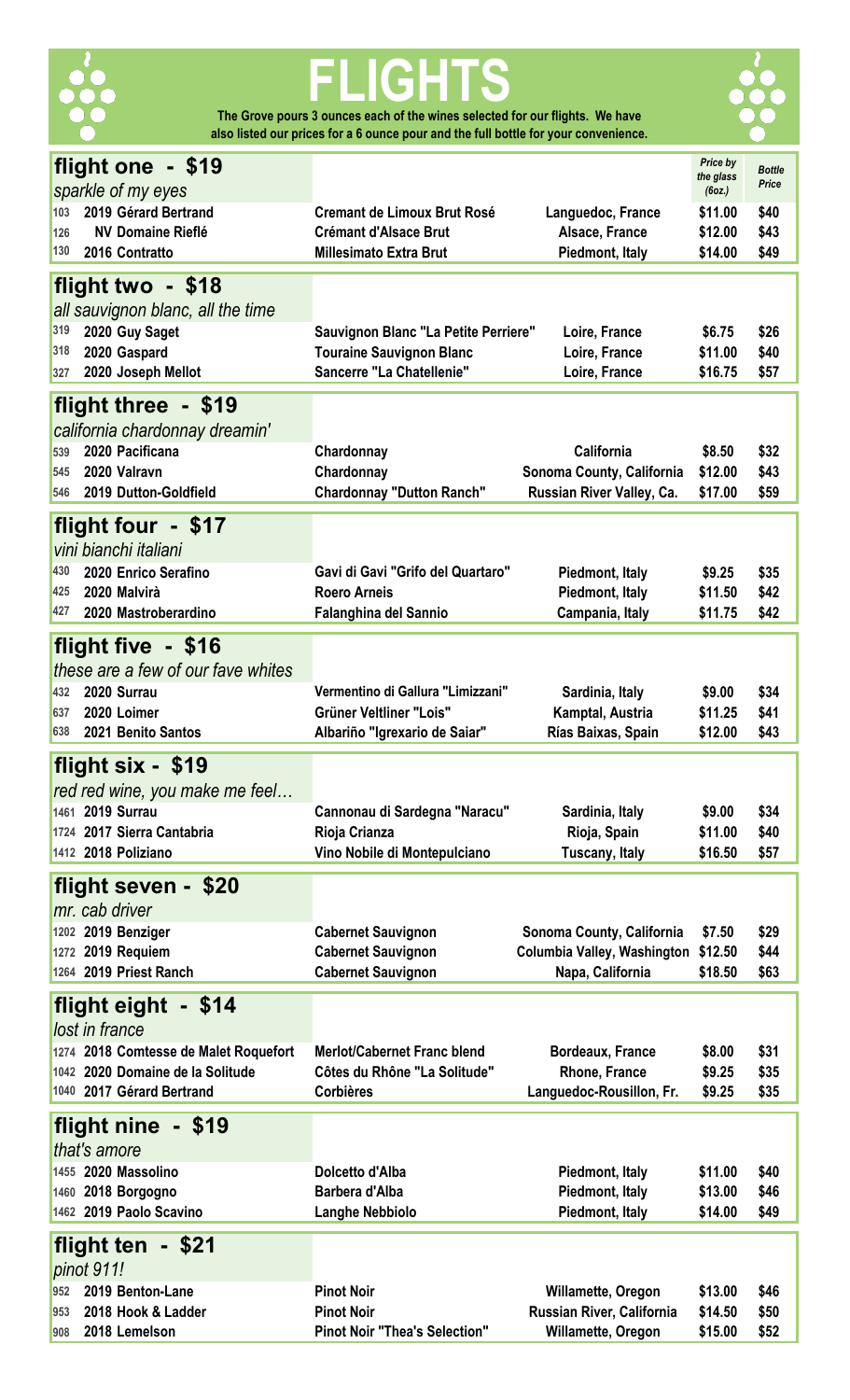

# **WINES BY THE GLASS**



**glass pours are 6 ounces\* (1/4th of a bottle)** 

## **SPARKLING WINES 6 oz. pour Bottle**

| 118 | <b>NV Mistinguett</b>    |
|-----|--------------------------|
| 132 | <b>NV Adriano Adami</b>  |
| 103 | 2019 Gérard Bertrand     |
| 126 | <b>NV Domaine Rieflé</b> |
| 130 | 2016 Contratto           |

# **WHITE WINES 6 oz. pour Bottle**

| 523 | 2018 Hoque                |
|-----|---------------------------|
| 400 | 2021 Riff                 |
| 319 | 2020 Guy Saget            |
| 302 | 2021 Ponga                |
| 539 | 2020 Pacificana           |
| 635 | 2020 August Kesseler      |
| 432 | 2020 Surrau               |
| 430 | 2020 Enrico Serafino      |
| 403 | 2020 Livon                |
| 318 | 2020 Gaspard              |
| 637 | 2020 Loimer               |
| 425 | 2020 Malvirà              |
| 427 | 2020 Mastroberardino      |
| 545 | 2020 Valravn              |
| 638 | <b>2021 Benito Santos</b> |
| 431 | 2020 Terlan               |
| 327 | 2020 Joseph Mellot        |
| 546 | 2019 Dutton-Goldfield     |
| 549 | 2020 Olivier Leflaive     |

|      | 1816 2018 Foppiano                  |
|------|-------------------------------------|
|      | 1612 2019 Belasco de Baquedano      |
|      | 1202 2019 Benziger                  |
|      | 1274 2018 Comtesse de Malet Roquefo |
|      | 900 2020 Hahn                       |
|      | 1436 2018 Aia Vecchia               |
|      | 1461 2019 Surrau                    |
|      | 1042 2020 Domaine de la Solitude    |
|      | 1040 2017 Gérard Bertrand           |
| 1809 | <b>NV Marietta Cellars</b>          |
|      | 1455 2020 Massolino                 |
|      | 1724 2017 Sierra Cantabria          |
|      | 1272 2019 Requiem                   |
|      | 1613 2018 Clos de los Siete         |
|      | 1460 2018 Borgogno                  |
|      | 952 2019 Benton-Lane                |
|      | 1462 2019 Paolo Scavino             |
|      | 953 2018 Hook & Ladder              |
|      | 908 2018 Lemelson                   |
|      | 1412 2018 Poliziano                 |
|      | 1264 2019 Priest Ranch              |
|      | 1038 2018 Château L'Hospitalet      |
|      |                                     |

# **DESSERT WINES \*3 oz.**

| 811 | NV Quinta de la Rosa          |
|-----|-------------------------------|
| 803 | 2016 Taylor Fladgate          |
| 808 | 2018 Château Rieussec (375mL) |
| 809 | <b>NV The Rare Wine Co.</b>   |
| 804 | <b>NV Dow's</b>               |

| 118<br><b>Cava Brut Nature</b><br><b>NV Mistinguett</b>         | Penedès, Spain<br>\$7.00     | \$27 |
|-----------------------------------------------------------------|------------------------------|------|
| <b>NV Adriano Adami</b><br>Prosecco "Garbél"<br>132             | \$9.25<br>Veneto, Italy      | \$35 |
| 103 2019 Gérard Bertrand<br><b>Crémant de Limoux Brut Rosé</b>  | Languedoc, France<br>\$11.00 | \$40 |
| <b>NV Domaine Rieflé</b><br><b>Crémant d'Alsace Brut</b><br>126 | \$12.00<br>Alsace, France    | \$43 |
| 130 2016 Contratto<br><b>Millesimato Extra Brut</b>             | \$14.00<br>Piedmont, Italy   | \$49 |

**2020 Olivier Leflaive Bourgogne Blanc "Les Sétilles" Burgundy, France \$19.00 \$68**

|     | VVIIII L VVIIVLO          |                                      |                                    | $V$ $V$ $V$ $V$ $V$ $V$ | <b>Price</b> |
|-----|---------------------------|--------------------------------------|------------------------------------|-------------------------|--------------|
| 523 | 2018 Hogue                | Chardonnay                           | Columbia Valley, Washington \$5.50 |                         | \$21         |
| 400 | 2021 Riff                 | <b>Pinot Grigio</b>                  | Veneto, Italy                      | \$5.75                  | \$22         |
| 319 | 2020 Guy Saget            | Sauvignon Blanc "La Petite Perriere" | Loire, France                      | \$6.75                  | \$26         |
| 302 | 2021 Ponga                | <b>Sauvignon Blanc</b>               | Marlborough, New Zealand \$7.50    |                         | \$29         |
| 539 | 2020 Pacificana           | Chardonnay                           | <b>California</b>                  | \$8.50                  | \$32         |
|     | 635 2020 August Kesseler  | <b>Riesling Kabinett "R"</b>         | Rheingau, Germany                  | \$8.50                  | \$32         |
| 432 | 2020 Surrau               | Vermentino di Gallura "Limizzani"    | Sardinia, Italy                    | \$9.00                  | \$34         |
| 430 | 2020 Enrico Serafino      | Gavi di Gavi "Grifo del Quartaro"    | Piedmont, Italy                    | \$9.25                  | \$35         |
| 403 | 2020 Livon                | <b>Pinot Grigio</b>                  | Collio, Italy                      | \$10.50                 | \$38         |
| 318 | 2020 Gaspard              | <b>Touraine Sauvignon Blanc</b>      | Loire, France                      | \$11.00                 | \$40         |
| 637 | 2020 Loimer               | Grüner Veltliner "Lois"              | Kamptal, Austria                   | \$11.25                 | \$41         |
| 425 | 2020 Malvirà              | <b>Roero Arneis</b>                  | Piedmont, Italy                    | \$11.50                 | \$42         |
| 427 | 2020 Mastroberardino      | <b>Falanghina del Sannio</b>         | Campania, Italy                    | \$11.75                 | \$42         |
| 545 | 2020 Valravn              | Chardonnay                           | Sonoma County, California          | \$12.00                 | \$43         |
| 638 | 2021 Benito Santos        | Albariño "Igrexario de Saiar"        | Rías Baixas, Spain                 | \$12.00                 | \$43         |
| 431 | 2020 Terlan               | <b>Pinot Bianco</b>                  | Alto Adige, Italy                  | \$12.00                 | \$43         |
| 327 | 2020 Joseph Mellot        | Sancerre "La Chatellenie"            | Loire, France                      | \$16.75                 | \$57         |
|     | 546 2019 Dutton-Goldfield | <b>Chardonnay "Dutton Ranch"</b>     | Russian River Valley, Ca.          | \$17.00                 | \$59         |

> **810-year Tawny Port Late Bottled Vintage Port 808 2018 Carmes de Rieussec" Madeira "Savannah" Verdelho NV Dow's 20-year Tawny Port Portugal \$22.00 \$129**

|                                  | <b>RED</b> | <b>WINES</b>                                                                                                                                                                                                                                                                                                                                                                                                                                                                                                                                              |                                                                                                                                                                                                                                                                                                                                                                                                                                                                                                                                                                                   |                                                                                                                                                                                                                                                                                                                                                                                                                                                                                              | 6 oz. pour                                                                                                                                                                                                     | <b>Bottle</b><br><b>Price</b>                                                                                                                                        |
|----------------------------------|------------|-----------------------------------------------------------------------------------------------------------------------------------------------------------------------------------------------------------------------------------------------------------------------------------------------------------------------------------------------------------------------------------------------------------------------------------------------------------------------------------------------------------------------------------------------------------|-----------------------------------------------------------------------------------------------------------------------------------------------------------------------------------------------------------------------------------------------------------------------------------------------------------------------------------------------------------------------------------------------------------------------------------------------------------------------------------------------------------------------------------------------------------------------------------|----------------------------------------------------------------------------------------------------------------------------------------------------------------------------------------------------------------------------------------------------------------------------------------------------------------------------------------------------------------------------------------------------------------------------------------------------------------------------------------------|----------------------------------------------------------------------------------------------------------------------------------------------------------------------------------------------------------------|----------------------------------------------------------------------------------------------------------------------------------------------------------------------|
| 900<br>1809<br>952<br>953<br>908 |            | 1816 2018 Foppiano<br>1612 2019 Belasco de Baquedano<br>1202 2019 Benziger<br>1274 2018 Comtesse de Malet Roquefort<br><b>2020 Hahn</b><br>1436 2018 Aia Vecchia<br>1461 2019 Surrau<br>1042 2020 Domaine de la Solitude<br>1040 2017 Gérard Bertrand<br><b>NV Marietta Cellars</b><br>1455 2020 Massolino<br>1724 2017 Sierra Cantabria<br>1272 2019 Requiem<br>1613 2018 Clos de los Siete<br>1460 2018 Borgogno<br>2019 Benton-Lane<br>1462 2019 Paolo Scavino<br>2018 Hook & Ladder<br>2018 Lemelson<br>1412 2018 Poliziano<br>1264 2019 Priest Ranch | Petite Sirah blend "1896"<br><b>Malbec "Llama"</b><br><b>Cabernet Sauvignon</b><br><b>Merlot/Cabernet Franc blend</b><br><b>Pinot Noir</b><br>Merlot Blend "Lagone" IGT<br>Cannonau di Sardegna "Naracu"<br>Côtes du Rhône "La Solitude"<br><b>Corbières</b><br>Zinfandel blend "Old Vine Red"<br>Dolcetto d'Alba<br>Rioja Crianza<br><b>Cabernet Sauvignon</b><br><b>Malbec blend</b><br>Barbera d'Alba<br><b>Pinot Noir</b><br><b>Langhe Nebbiolo</b><br><b>Pinot Noir</b><br><b>Pinot Noir "Thea's Selection"</b><br>Vino Nobile di Montepulciano<br><b>Cabernet Sauvignon</b> | <b>California</b><br>Lujan de Cuyo, Argentina<br>Sonoma County, California<br><b>Bordeaux, France</b><br><b>California</b><br>Tuscany, Italy<br>Sardinia, Italy<br>Rhone, France<br>Languedoc-Rousillon, Fr.<br>Geyserville, California<br>Piedmont, Italy<br>Rioja, Spain<br>Columbia Valley, Washington \$12.50<br>Mendoza, Argentina<br>Piedmont, Italy<br>Willamette, Oregon<br>Piedmont, Italy<br>Russian River, California<br>Willamette, Oregon<br>Tuscany, Italy<br>Napa, California | \$7.25<br>\$7.50<br>\$7.50<br>\$8.00<br>\$8.50<br>\$8.50<br>\$9.00<br>\$9.25<br>\$9.25<br>\$9.75<br>\$11.00<br>\$11.00<br>\$13.00<br>\$13.00<br>\$13.00<br>\$14.00<br>\$14.50<br>\$15.00<br>\$16.50<br>\$18.50 | \$28<br>\$29<br>\$29<br>\$31<br>\$32<br>\$32<br>\$34<br>\$35<br>\$35<br>\$36<br>\$40<br>\$40<br>\$44<br>\$46<br>\$46<br>\$46<br>\$49<br>\$50<br>\$52<br>\$57<br>\$63 |
|                                  |            | 1038 2018 Château L'Hospitalet                                                                                                                                                                                                                                                                                                                                                                                                                                                                                                                            | <b>Grand Vin "La Clape"</b>                                                                                                                                                                                                                                                                                                                                                                                                                                                                                                                                                       | Languedoc-Rousillon, Fr.                                                                                                                                                                                                                                                                                                                                                                                                                                                                     | \$22.00                                                                                                                                                                                                        | \$78                                                                                                                                                                 |
|                                  |            | <b>DESSERT WINES</b>                                                                                                                                                                                                                                                                                                                                                                                                                                                                                                                                      |                                                                                                                                                                                                                                                                                                                                                                                                                                                                                                                                                                                   |                                                                                                                                                                                                                                                                                                                                                                                                                                                                                              | *3 oz.<br>pour                                                                                                                                                                                                 | <b>Bottle</b><br><b>Price</b>                                                                                                                                        |
| 811<br>803<br>808<br>809<br>ደበ ለ |            | <b>NV Quinta de la Rosa</b><br>2016 Taylor Fladgate<br>2018 Château Rieussec (375mL)<br><b>NV The Rare Wine Co.</b><br><b>NIV</b> Dow's                                                                                                                                                                                                                                                                                                                                                                                                                   | 10-year Tawny Port<br><b>Late Bottled Vintage Port</b><br>Sauternes "Carmes de Rieussec"<br>Madeira "Savannah" Verdelho<br>20-yaar Tawny Dart                                                                                                                                                                                                                                                                                                                                                                                                                                     | Portugal<br>Portugal<br>Bordeaux, France<br>Portugal<br>DortuasL                                                                                                                                                                                                                                                                                                                                                                                                                             | \$6.25<br>\$8.00<br>\$17.00<br>\$18.00<br>¢ኃኃ ስበ                                                                                                                                                               | \$45<br>\$55<br>\$57<br>\$108<br>¢1 20.                                                                                                                              |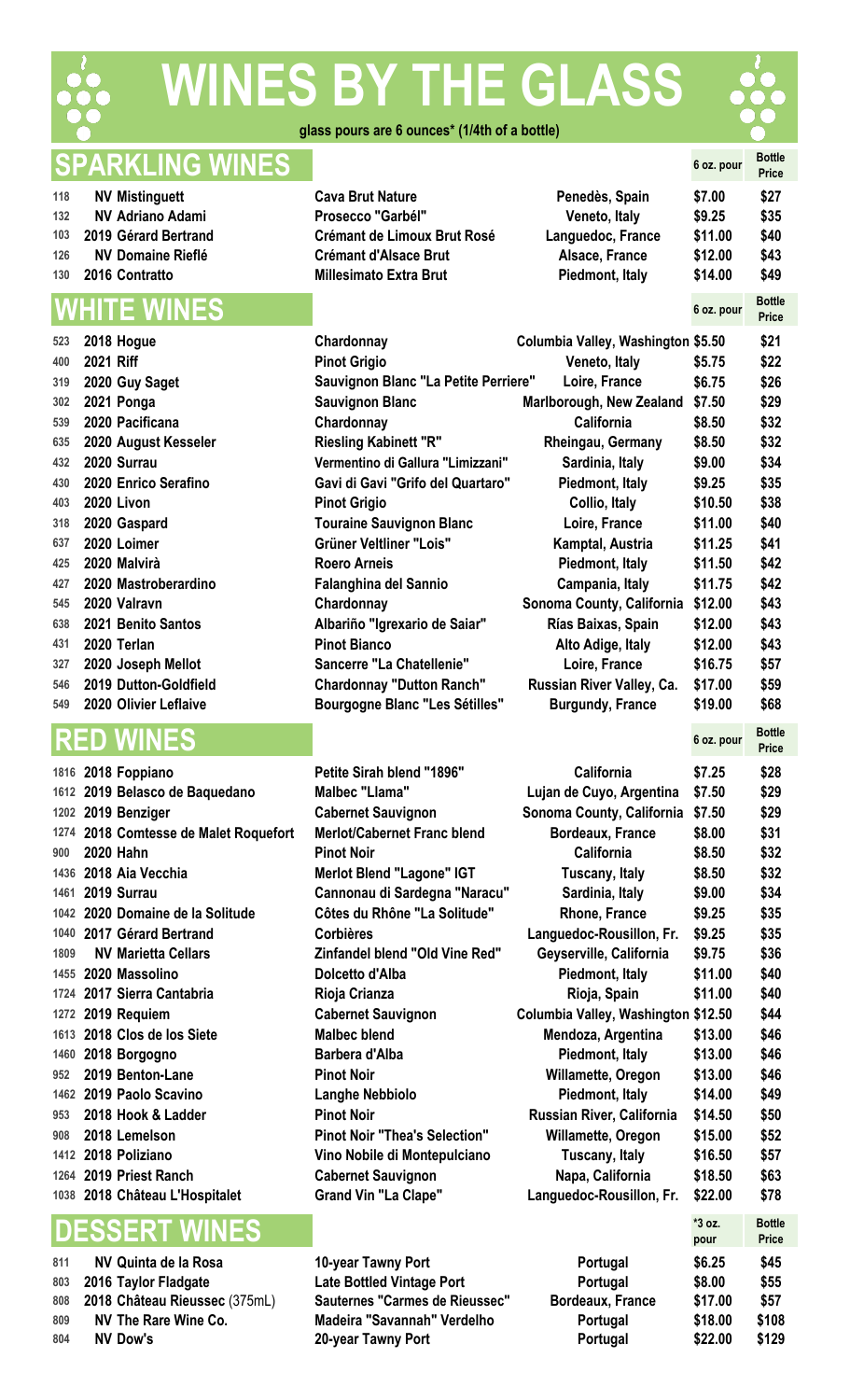# **WHITE WINES BO**

 **2018 Alois Lageder Pinot Bianco Alto Adige, Italy \$35 2019 Marco Felluga Pinot Grigio "Mongris" Collio, Italy \$42 2019 2019 2019 2019 2019 2019 2019 2019 2029 2029 2029 2029 2029 2029 2029 2029 2029 2029 2029 2029 2029 2029 2029 2029 2029 2029 2029 2029 2029 2029 2029 2020 Angelo Negro Roero Arneis "Serra Lupini" Piedmont, Italy \$49**



### **SPARKLING WINES**

| 102 <sub>2</sub> | 2020 La Ardilla            | Moscato de Valencia       | Valencia, Spain         | \$32 |
|------------------|----------------------------|---------------------------|-------------------------|------|
| 129              | <b>NV Contadi Castaldi</b> | <b>Franciacorta Brut</b>  | Lombardy, Italy         | \$45 |
| 128              | <b>NV Paul Chollet</b>     | Crémant de Bourgogne Brut | <b>Burgundy, France</b> | \$54 |
|                  |                            |                           |                         | ***  |

- **2018 Schramsberg Blanc de Blancs Napa, California \$80**
- **NV Demière-Ansiot Brut Grand Cru Blanc de Blancs Champagne, France \$100**
- **2012 Veuve Clicquot Brut Rosé Champagne, France \$199**

## **ITALIAN WHITES**

| 401 2018 Alois Lageder         |
|--------------------------------|
| 407 2019 Marco Felluga         |
| 405 2019 Feudi di San Gregorio |
| 426 2020 Angelo Negro          |

## **SAUVIGNON BLANC**

| 321 2021 Jules Taylor     | <b>Sauvignon Blanc</b>        | <b>Marlborough, New Zealand</b> | \$43 |
|---------------------------|-------------------------------|---------------------------------|------|
| 322 2019 Cliff Lede       | <b>Sauvignon Blanc</b>        | Napa, California                | \$50 |
| 323 2021 Shaw & Smith     | <b>Sauvignon Blanc</b>        | Adelaide Hills, Australia       | \$58 |
| 326 2020 François Crochet | <b>Sancerre "Les Perrois"</b> | Loire, France                   | \$65 |

**2019 Marc Deschamps Pouilly Fumé "Les Champs de Cri" Loire, France \$71**

# **RDO**

#### **DOMESTIC**

| 526 | 2019 Left Coast       | <b>Chardonnay "Truffle Hill"</b>       | Willamette, Oregon              | \$46  |
|-----|-----------------------|----------------------------------------|---------------------------------|-------|
| 521 | 2018 Girard           | Chardonnay                             | Russian River Valley, Ca.       | \$57  |
| 536 | 2020 Matthiasson      | <b>Chardonnay "Linda Vista"</b>        | Napa, California                | \$60  |
| 520 | 2018 Failla           | Chardonnay                             | Sonoma Coast, California        | \$63  |
|     | 542 2019 Carpenter    | <b>Chardonnay "Stone Vineyard"</b>     | Alexander Valley, California    | \$70  |
| 528 | 2019 EnRoute          | <b>Chardonnay "Brumaire"</b>           | Russian River Valley, Ca.       | \$80  |
|     | 537 2017 Gran Moraine | Chardonnay                             | <b>Yamhill-Carlton, Oregon</b>  | \$88  |
| 543 | 2016 Mayacamas        | Chardonnay                             | <b>Mount Veeder, California</b> | \$92  |
| 512 | 2018 Shafer           | <b>Chardonnay "Red Shoulder Ranch"</b> | Napa, California                | \$113 |
| 513 | 2020 Kistler          | <b>Chardonnay "Les Noisetiers"</b>     | Sonoma County, California       | \$133 |
| 551 | 2016 Bergström        | <b>Chardonnay "Sigrid"</b>             | Willamette, Oregon              | \$171 |
|     | <b>IMPORTED</b>       |                                        |                                 |       |
|     |                       |                                        |                                 |       |

| 522 2019 Louis Latour              | <b>Montagny "La Grand Roche"</b>            | <b>Burgundy, France</b> | \$64  |
|------------------------------------|---------------------------------------------|-------------------------|-------|
| 547 2018 Francine & Olivier Savary | <b>Chablis</b>                              | <b>Burgundy, France</b> | \$72  |
| 538 2014 Henri Prudhon             | Saint-Aubin 1er Cru "Les Perrieres"         | <b>Burgundy, France</b> | \$99  |
| 534 2018 Thierry et Pascale Matrot | <b>Meursault</b>                            | <b>Burgundy, France</b> | \$125 |
| 550 2017 Vincent Girardin          | <b>Chassagne-Montrachet Vieilles Vignes</b> | <b>Burgundy, France</b> | \$145 |

### **OTHER WHITE WINES** AND ONE PINK WINE

| 636 2019 Quinta do Ameal    | Vinho Verde "Bico Amarelo"            | Minho, Portugal           | \$28 |
|-----------------------------|---------------------------------------|---------------------------|------|
| 633 2019 Aigner             | Grüner Veltliner "Sandgrube"          | Kremstal, Austria         | \$37 |
| 203 2021 Rose Gold          | Rosé                                  | Côtes de Provence, France | \$48 |
| 634 2017 Maximin Grünhäuser | <b>Riesling Kabinett "Herrenberg"</b> | <b>Mosel, Germany</b>     | \$70 |
| 625 2019 Famille Perrin     | <b>Châteauneuf-du-Pape Blanc</b>      | <b>Rhone, France</b>      | \$76 |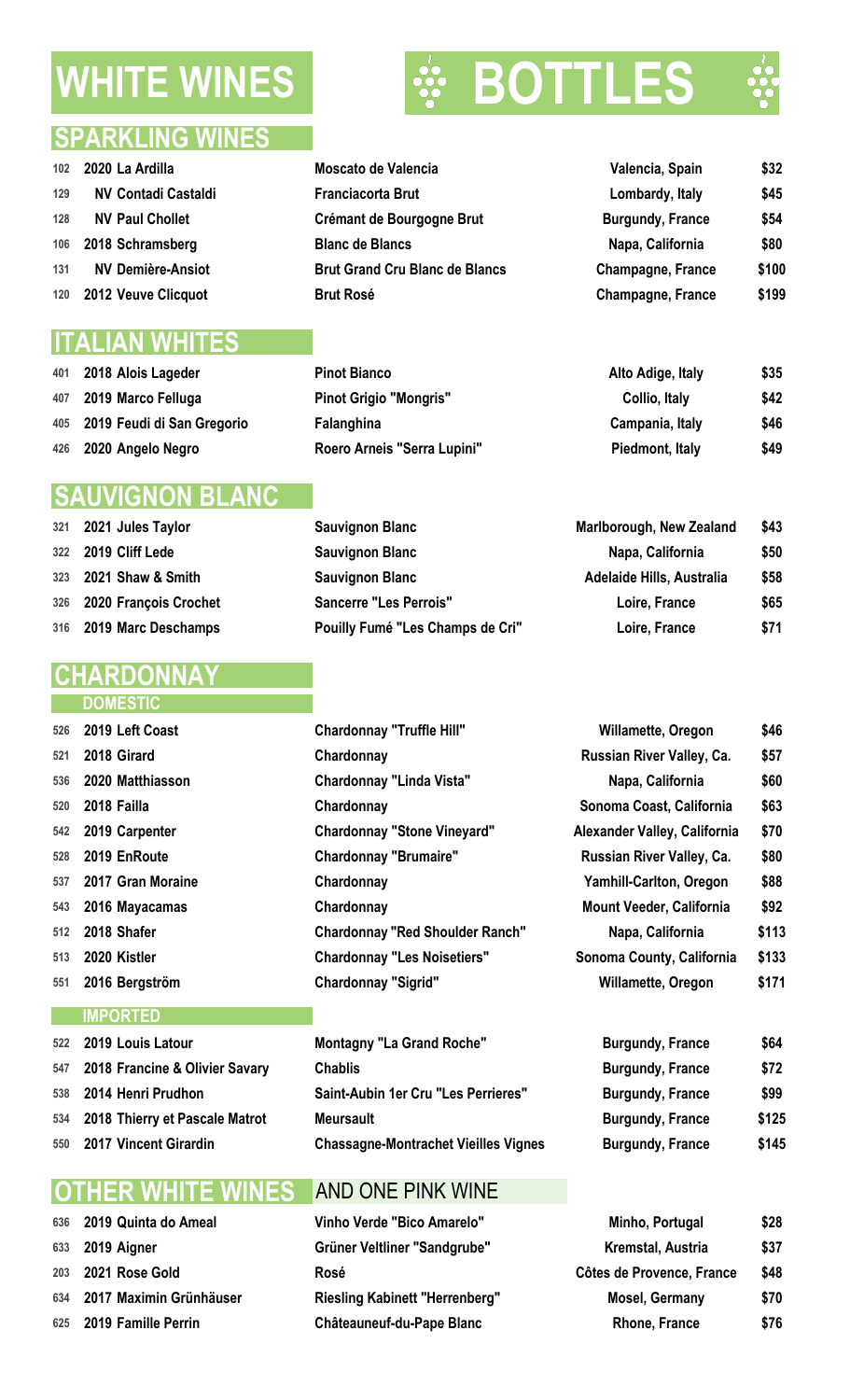# **RED WINES**

### **ITALIAN WINES TUSCANY**

| 1457 2018 Ciacci Piccolomini d'Aragona |  |
|----------------------------------------|--|
| 1400 2019 Palagetto                    |  |
| 1406 2018 Tenuta di Arceno             |  |
| 1442 2018   Veroni                     |  |
| 1447 2019 Altesino                     |  |
| 1419 2013 Montevertine                 |  |
| 1420 2016 Casanova di Neri             |  |
| 1451 2013 Fuligni                      |  |

#### **PIEDMONT**

| 1453 2019 Luigi Giordano     |
|------------------------------|
| 1463 2019 Enrico Serafino    |
| 1437 2013 Pecchenino         |
| 1448 2016 Boffa Carlo        |
| 1454 2016 Giovanni Viberti   |
| 1458 2016 Marchesi di Barolo |
| 1452 2012 Bruno Rocca        |
| 1423 2008 Domenico Clerico   |
|                              |

#### **OTHER ITALIAN REGIONS**

| 1430 2019 Remo Farina |
|-----------------------|
| 1445 2019 Pietradolce |
| 1422 2016 Allegrini   |

# **PINOT NOIR AND GAMAY**

| 951 - | ZUZU Presqu'ile       |
|-------|-----------------------|
| 906   | 2017 Spy Valley       |
| 945   | 2018 Resign           |
| 923   | <b>2018 FEL</b>       |
| 936   | 2018 Gran Moraine     |
| 928   | 2018 Dutton-Goldfield |
| 932   | 2017 Emeritus         |
| 913   | 2019 Penner Ash       |
| 949   | 2016 Cristom          |
| 950   | 2019 Beaux Frères     |
|       |                       |

#### **OLD WORLD**

| 1457 2018 Ciacci Piccolomini d'Aragona | <b>Toscana Rosso IGT</b>      | Tuscany, Italy | \$35  |
|----------------------------------------|-------------------------------|----------------|-------|
| 1400 2019 Palagetto                    | <b>Chianti Colli Senesi</b>   | Tuscany, Italy | \$36  |
| 1406 2018 Tenuta di Arceno             | IL Fauno di Arcanum IGT       | Tuscany, Italy | \$62  |
| 1442 2018   Veroni                     | Chianti Rufina Riserva        | Tuscany, Italy | \$63  |
| 1447 2019 Altesino                     | Rosso di Montalcino           | Tuscany, Italy | \$64  |
| 1419 2013 Montevertine                 | <b>Toscana Rosso IGT</b>      | Tuscany, Italy | \$118 |
| 1420 2016 Casanova di Neri             | <b>Brunello di Montalcino</b> | Tuscany, Italy | \$126 |
| 1451 2013 Fuligni                      | <b>Brunello di Montalcino</b> | Tuscany, Italy | \$138 |

| Barbera d'Alba "Buschet"            |
|-------------------------------------|
| Langhe Nebbiolo "Picotener"         |
| Dolcetto di Dogliani "Bricco Botti" |
| Barbaresco "Pajè"                   |
| Barolo "Buon Padre"                 |
| <b>Barbaresco</b>                   |
| <b>Barbaresco "Coparossa"</b>       |
| <b>Barolo "Ciabot Mentin"</b>       |

| 1430 2019 Remo Farina | Valpolicella Superiore Ripasso      | Veneto, Italy       | \$46  |
|-----------------------|-------------------------------------|---------------------|-------|
| 1445 2019 Pietradolce | Etna Rosso                          | Sicily, Italy       | \$52  |
| 1422 2016 Allegrini   | Amarone della Valpolicella Classico | <b>Veneto Italy</b> | \$126 |

|     | 951 2020 Presqu'ile       | <b>Pinot Noir</b>                 | Santa Barbara County, Ca.       | \$56  |
|-----|---------------------------|-----------------------------------|---------------------------------|-------|
|     | 906 2017 Spy Valley       | <b>Pinot Noir</b>                 | Marlborough, New Zealand        | \$57  |
|     | 945 2018 Resign           | <b>Pinot Noir "The Liberator"</b> | Russian River Valley, Ca.       | \$73  |
| 923 | 2018 FEL                  | <b>Pinot Noir</b>                 | Anderson Valley, California     | \$77  |
|     | 936 2018 Gran Moraine     | <b>Pinot Noir</b>                 | <b>Yamhill-Carlton, Oregon</b>  | \$79  |
|     | 928 2018 Dutton-Goldfield | <b>Pinot Noir "Dutton Ranch"</b>  | Russian River Valley, Ca.       | \$80  |
|     | 932 2017 Emeritus         | Pinot Noir "Hallberg Ranch"       | Russian River Valley, Ca.       | \$92  |
|     | 913 2019 Penner Ash       | <b>Pinot Noir</b>                 | <b>Willamette, Oregon</b>       | \$106 |
| 949 | 2016 Cristom              | Pinot Noir "Eileen Vineyard"      | <b>Eola-Amity Hills, Oregon</b> | \$113 |
|     | 950 2019 Beaux Frères     | <b>Pinot Noir</b>                 | <b>Willamette, Oregon</b>       | \$124 |
|     | <b>OLD WORLD</b>          |                                   |                                 |       |

|     | 946 2017 Gilbert Chetaille | Côte de Brouilly                          | <b>Beaujolais, France</b> | \$62  |
|-----|----------------------------|-------------------------------------------|---------------------------|-------|
| 947 | 2014 Huguenot              | <b>Marsannay Rouge</b>                    | <b>Burgundy, France</b>   | \$77  |
| 937 | 2013 Jean-Marc Pillot      | <b>Santenay Rouge "Les Champs-Claude"</b> | <b>Burgundy, France</b>   | \$80  |
|     | 943 2016 Michel Sarrazin   | Givry 1er Cru "Champ Lalot"               | <b>Burgundy, France</b>   | \$92  |
| 938 | 2013 Lucien Jacob          | Beaune Rouge 1er Cru "Les Toussaints"     | <b>Burgundy, France</b>   | \$106 |
|     | 931 2017 Louis Latour      | Gevrey-Chambertin                         | <b>Burgundy, France</b>   | \$161 |

 **2019 Luigi Giordano Barbera d'Alba "Buschet" Piedmont, Italy \$49 2019 Enrico Serafino Langhe Nebbiolo "Picotener" Piedmont, Italy \$54 143 143 143 143 143 143 143 143 143 143 143 143 143 143 143 143 143 143 143 143 143 143 143 143 143 143 143 143 143 143 143 143 143 143 143 143 2016 Boffa Carlo Barbaresco "Pajè" Piedmont, Italy \$99 2016 Giovanni Viberti Barolo "Buon Padre" Piedmont, Italy \$101 2016 Marchesi di Barolo Barbaresco Piedmont, Italy \$105 2012 Bruno Rocca Barbaresco "Coparossa" Piedmont, Italy \$167 2008 Domenico Clerico Barolo "Ciabot Mentin" Piedmont, Italy \$202**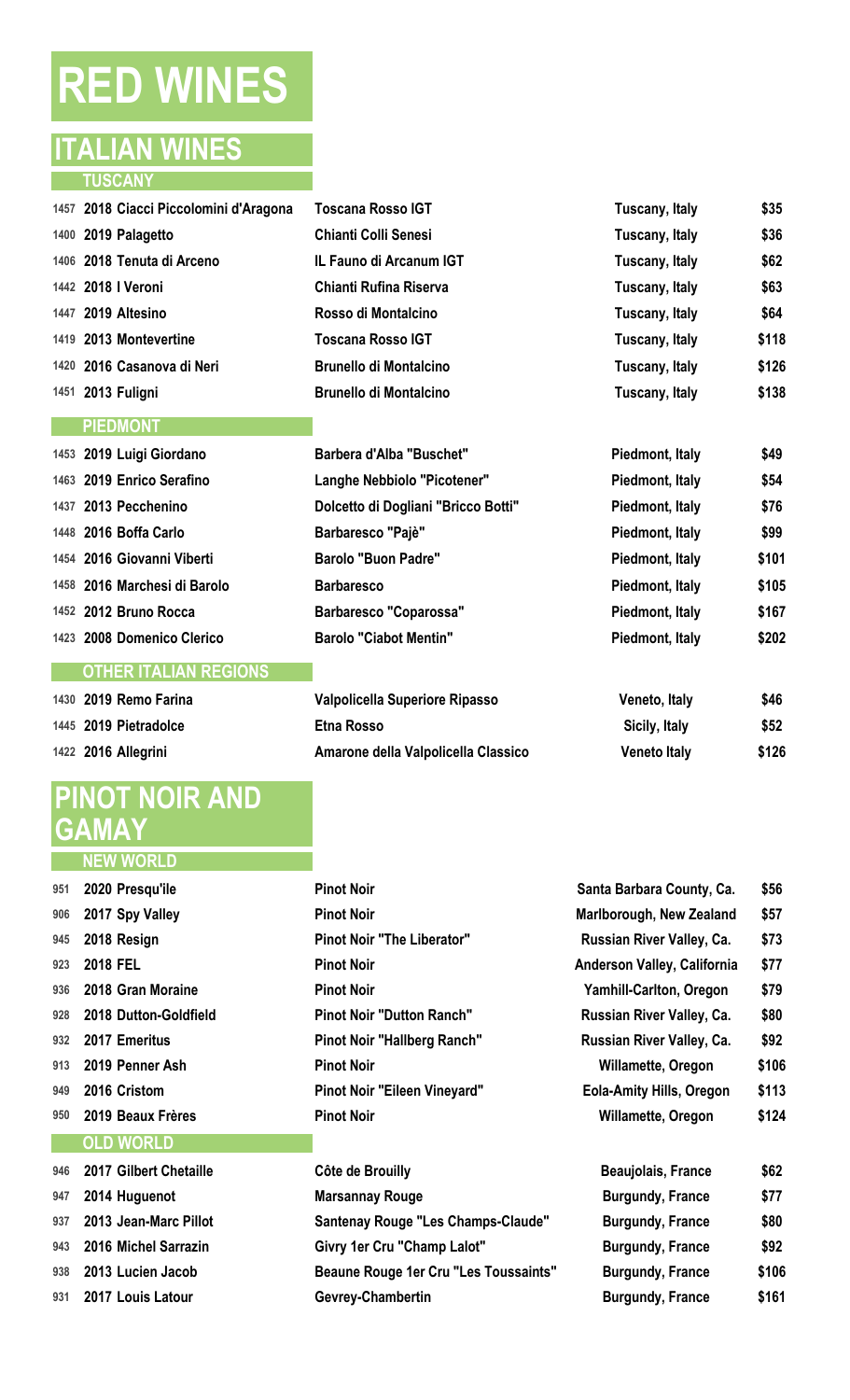# **SYRAH, GRENACHE & RELATED BLENDS**

| 1036 2018 Delas                         | Côtes du Rhône "Saint Esprit"          | <b>Rhone, France</b>              | \$30  |
|-----------------------------------------|----------------------------------------|-----------------------------------|-------|
| 1025 2019 Gérard Bertrand               | <b>Tautavel "Grand Terroir"</b>        | <b>Roussillon, France</b>         | \$35  |
| 1026 2019 Stolpman                      | Syrah                                  | <b>Ballard Canyon, California</b> | \$64  |
| 1009 2019 Dom. De Mourchon              | <b>Cotes du Rhone "Grand Reserve"</b>  | <b>Rhone, France</b>              | \$69  |
| 1046 2019 Saint-Damien                  | <b>Gigondas Vieilles Vignes</b>        | Rhone, France                     | \$76  |
| 1045 2018 Jean-Louis Chave              | Saint-Joseph "Offerus"                 | <b>Rhone, France</b>              | \$78  |
| 1013 2018 A. A. Badenhorst Family Wines | <b>Shiraz Blend</b>                    | <b>Swartland, South Africa</b>    | \$88  |
| 1044 2019 Ferraton                      | <b>Chateauneuf-du-Pape "Le Parvis"</b> | <b>Rhone, France</b>              | \$90  |
| 1018 2017 Glaetzer                      | <b>Shiraz/Cabernet "Anaperenna"</b>    | Barossa Valley, Australia         | \$99  |
| 1039 2016 Domaine Lionnet               | <b>Cornas "Terre Brulée"</b>           | <b>Rhone, France</b>              | \$134 |
| 1016 2017 Bernard Burgaud               | <b>Cote Rotie</b>                      | <b>Rhone, France</b>              | \$160 |
|                                         |                                        |                                   |       |

# **CABERNET SAUVIGNON, MERLOT AND BLENDS**

**DOMESTIC** 

| 1255 | <b>NV Two Mountain</b>            | Hidden Horse Blend (Cabernet Sauvignon/Merlot) | Rattlesnake Hills, Wa.          | \$34  |
|------|-----------------------------------|------------------------------------------------|---------------------------------|-------|
|      | 1231 2019 Bench                   | <b>Cabernet Sauvignon</b>                      | Sonoma County, California       | \$46  |
|      | 1275 2018 Amavi                   | <b>Cabernet Sauvignon</b>                      | Walla Walla Valley, Wa.         | \$57  |
|      | 1256 2018 Swanson                 | <b>Merlot</b>                                  | Napa, California                | \$61  |
|      | 1270 2019 Trentadue               | <b>Cabernet Sauvignon "La Storia"</b>          | Alexander Valley, California    | \$62  |
|      | 1269 2018 Hawkes                  | <b>Cabernet Sauvignon</b>                      | Alexander Valley, California    | \$76  |
|      | 1212 2019 Treana                  | <b>Cabernet Sauvignon blend</b>                | Paso Robles, California         | \$85  |
|      | 1261 2018 Vineyard 29             | <b>Cabernet Sauvignon "Cru"</b>                | Napa, California                | \$90  |
| 1247 | <b>NV The Turk</b>                | <b>Cabernet Sauvignon blend (1.5L)</b>         | Paso Robles, California         | \$100 |
|      | 1239 2018 Groth                   | <b>Cabernet Sauvignon</b>                      | Oakville, California            | \$110 |
| 1277 | <b>2019 TATE</b>                  | <b>Cabernet Sauvignon "Spring Street"</b>      | Napa, California                | \$120 |
|      | 1276 2017 Heitz Cellar            | <b>Cabernet Sauvignon</b>                      | Napa, California                | \$128 |
|      | 1262 2016 DeLille                 | <b>Cabernet Sauvignon "Four Flags"</b>         | <b>Red Mountain, Washington</b> | \$131 |
|      | 1216 2018 Chappellet              | <b>Cabernet Sauvignon "Signature"</b>          | Napa, California                | \$132 |
|      | 1257 2014 Kathryn Kennedy         | <b>Cabernet Sauvignon "Estate"</b>             | Santa Cruz Mountains, Ca.       | \$272 |
|      | <b>IMPORTED CABS &amp; BLENDS</b> |                                                |                                 |       |

| 1258 2015 Château du Raux           | Haut-Médoc                  | <b>Bordeaux, France</b> | \$51 |
|-------------------------------------|-----------------------------|-------------------------|------|
| 1229 2016 Château Saint-Georges     | Saint-Georges-Saint-Émilion | <b>Bordeaux, France</b> | \$75 |
| 1211 2017 Château Respide-Medeville | Graves                      | <b>Bordeaux, France</b> | \$76 |
| 1271 2019 Château Lalande           | Saint-Julien                | <b>Bordeaux, France</b> | \$82 |
| 1266 2017 Château Picque Caillou    | Pessac-Léognan              | <b>Bordeaux, France</b> | \$87 |